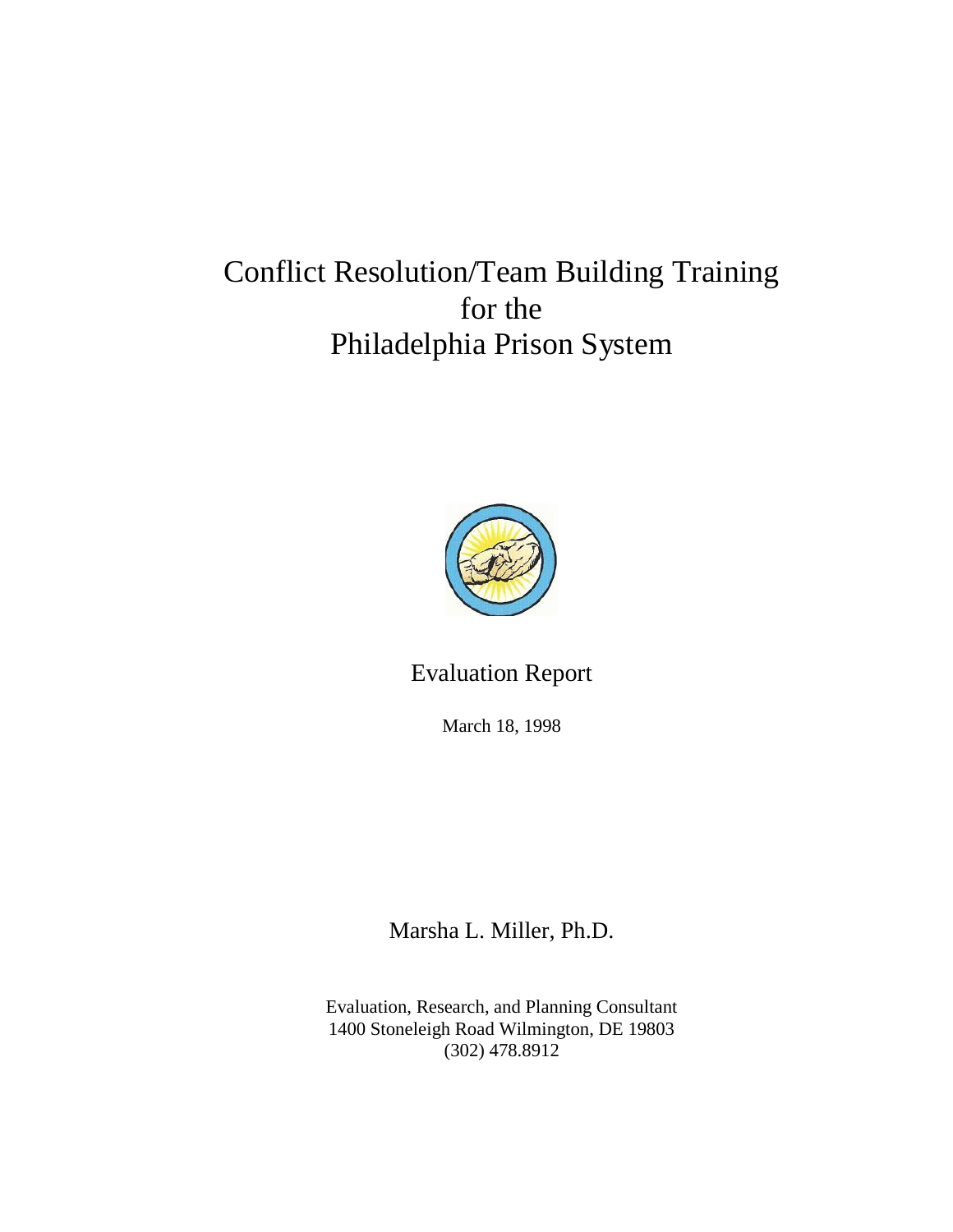Evaluation Report

Conflict Resolution for the Philadelphia Prison System

Each workshop participant was asked to fill out a workshop evaluation questionnaire and a work environment questionnaire. The results of the evaluation questionnaires show that nearly all participants rated the quality of the material and the quality of the presentation as excellent or good and most expected to use what they have learned in dealing with others. The results of the work environment questionnaire show that there is room for improvement in a number of areas. Although a statistically significant improvement was found in several areas during the first year, this trend did not continue during the second year. During the first year, a follow-up questionnaire was sent to workshop participants. These results were also positive, showing that the participants have been using the skills learned in the training in the workplace and at home.

## Workshop Evaluation Questionnaire Results

1127 workshop evaluation questionnaires were received and analyzed. Figure One shows that most respondents rated the quality of the material presented in the workshop as excellent. 96.1 percent rated the workshop as excellent or good.

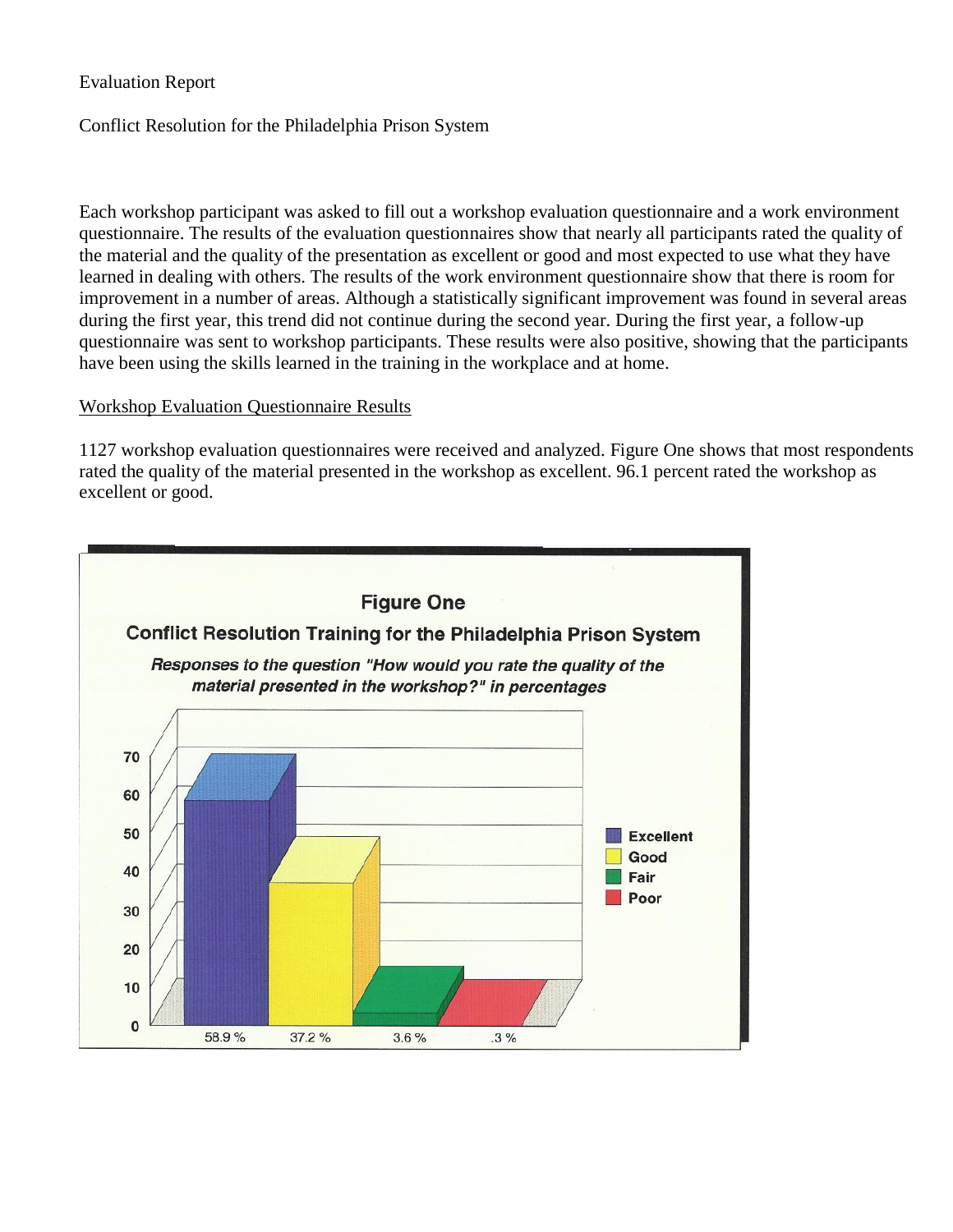Figure Two shows that most respondents rated the quality of the presentation of the workshop as excellent. 96.7 percent rated the workshop as excellent or good.



The next set of questions asks respondents whether they expect what they learned in the workshops to help them in both their work and personal lives.

The results, which are presented in Figures Three through Six on the following two pages, clearly show that participants do expect the knowledge and skills gained in the workshops to be helpful at work and at home. Respondents indicated that they most strongly agreed that they expected to use what they have learned with family and friends.

In summary, the respondents clearly valued the workshops and expected them to be useful in the future.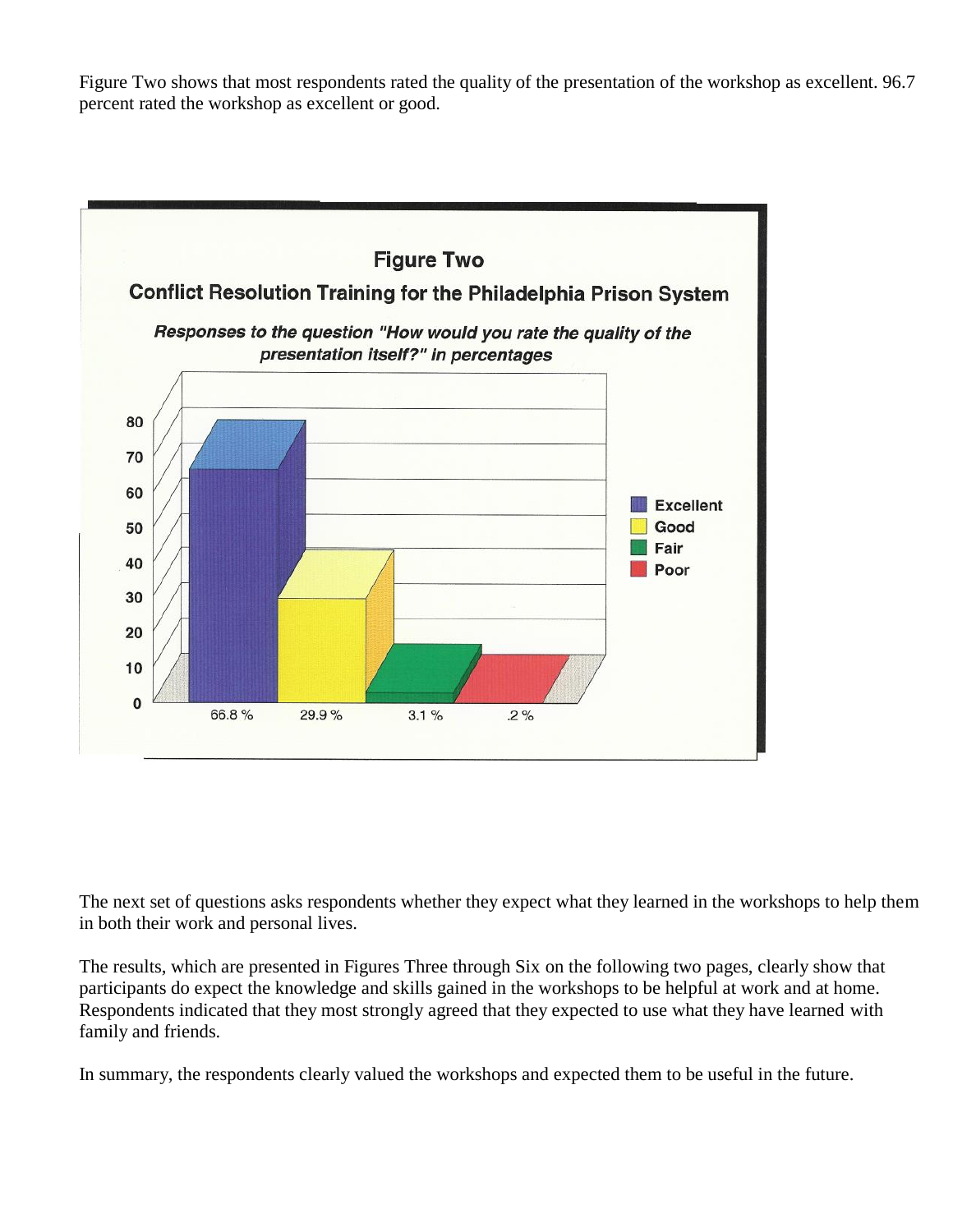

## **Figure Six**

Conflict Resolution Training for the Philadelphia Prison System Distribution of responses to the statement "I expect to be able to use what I have learned in the workshop in dealing with family & friends."



Participants were asked to write-in what they specifically liked about the workshop. More than one response could be given. The most common responses center on the theme of teamwork and group feeling. "I liked the group interaction because it showed that no matter how diverse the group was we were still able to arrive at a common goal." The games and exercises were frequently cited as helpful and enjoyable. "I liked the light and lively or interactive activities as they really serve to build cohesiveness in a short period of time." A significant number of respondents commended the instructors. "I never had an instructor as helpful, honest, or that participated with the group as much which made it a lot easier to learn."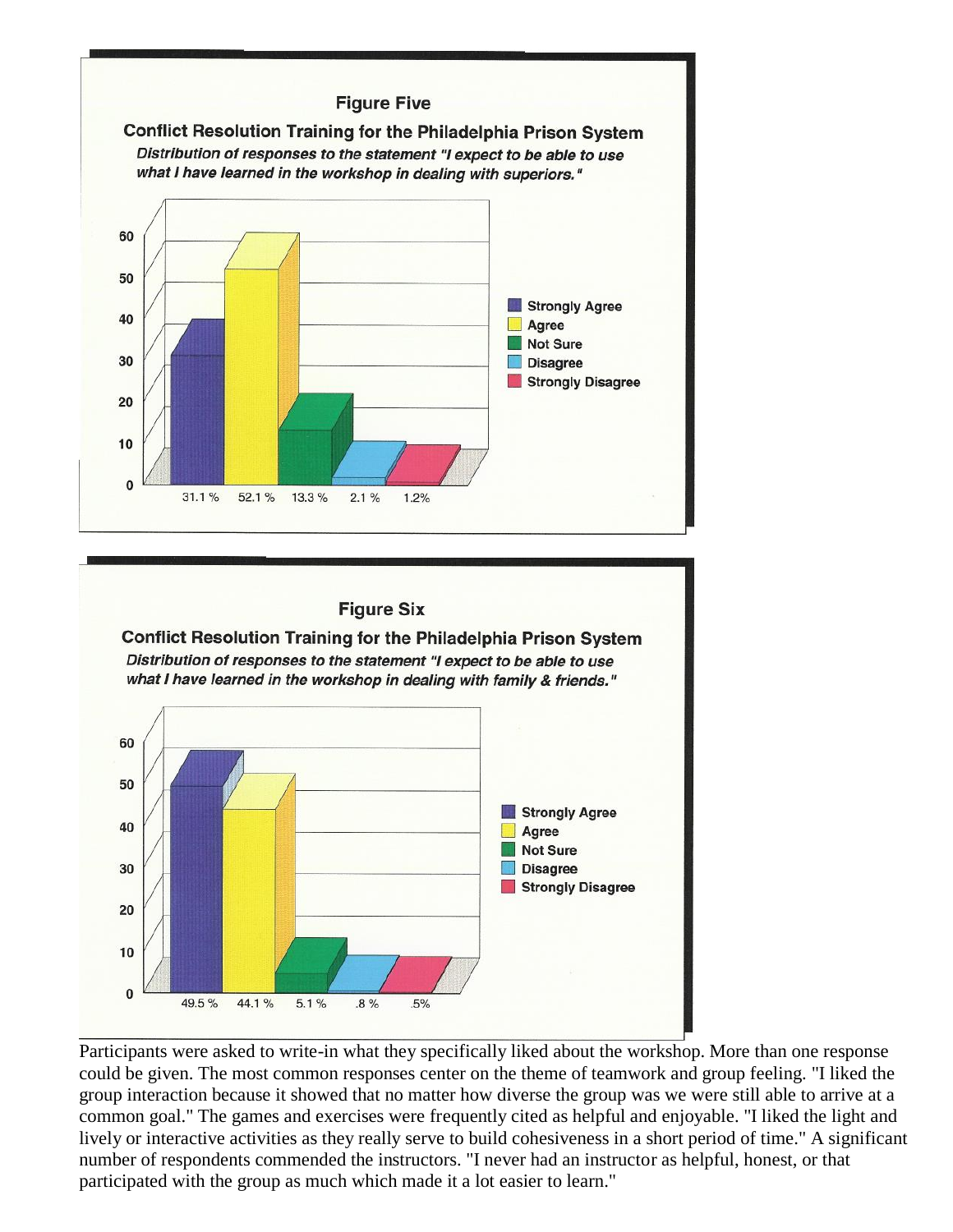One respondent wrote, "I liked the fact that strangers and people of different jobs and ranks could work together and show teamwork and accomplish different tasks." Wrote another, "If we envision change, a positive change for a brighter tomorrow, we must communicate, listen, and try to reach a solution through teamwork, especially through the six points [for problem- solving]." Another wrote that the most liked aspects were, "The trust that was built up in the group, the hope that maybe this will better the environment in the PPS."

Another respondent wrote, "I feel more valued by the system as an individual by being given the opportunity to participate for three entire days in a workshop that focused on the essential elements of working together as people. My personal as well as professional life has been enhanced. I enjoyed the fun interaction we had and feel this was a very effective way to learn the concepts of conflict resolution."

Participants were also asked to suggest changes for improving the workshop. Overall, the responses showed that participants valued the training. Many respondents commented that no changes were needed or suggested extending the training sessions, or adding follow-up sessions. One respondent wrote, "1 wouldn't change a thing." Another wrote, "Make it an ongoing program and bring the length of it to five days."

There were a variety of suggestions for improvement. A significant number of people requested that administrators also attend or that all ranks be combined within a workshop. Some suggested a change in the timing of breaks. Others requested more corrections-related material. Most of the suggestions, however, were highly individual.

Participants were given space to make additional comments.

One respondent commented, "This was the best class I have attended since becoming a CO." Another commented, "This was ideal for bring staff together and helping to uplift morale." Another wrote, "I believe that people as a whole just want to know that they are loved, that their opinions mean something, and that they count."

A participant wrote, "The workshop was excellent. The information was well presented; the instructor was warm and knowledgeable of the subject matter. I would love this workshop to somehow be incorporated in the training process of the new recruits at the academy. The workshop really impressed and inspired me and now gives me a whole new way to solve problems."

Another wrote, "It was very useful, very helpful as a method of stress management. Often the #1 complaint on the job is stress and it is my opinion that much of the stress is actually caused by conflict. By learning better ways to handle disagreements, stress will be reduced."

#### Follow-up Questionnaire Results

In addition to the workshop evaluations and work environment questionnaires, workshop participants were surveyed several months later to assess whether they had been able to put in practice what they had learned in the workshop. Respondents were asked if they had been able to use the knowledge and skills gained in the workshop in dealing with inmates, coworkers, superiors, and family and friends.

247 follow-up questionnaires were received. The results are favorable, showing that respondents have been able to use the knowledge and skills gained from the workshop at work and at home.

More than eighty percent reported that they had been able use what they had learned from the workshop with family and friends as well as with coworkers. Close to seventy percent reported that they had been able to use what they had learned with inmates and superiors.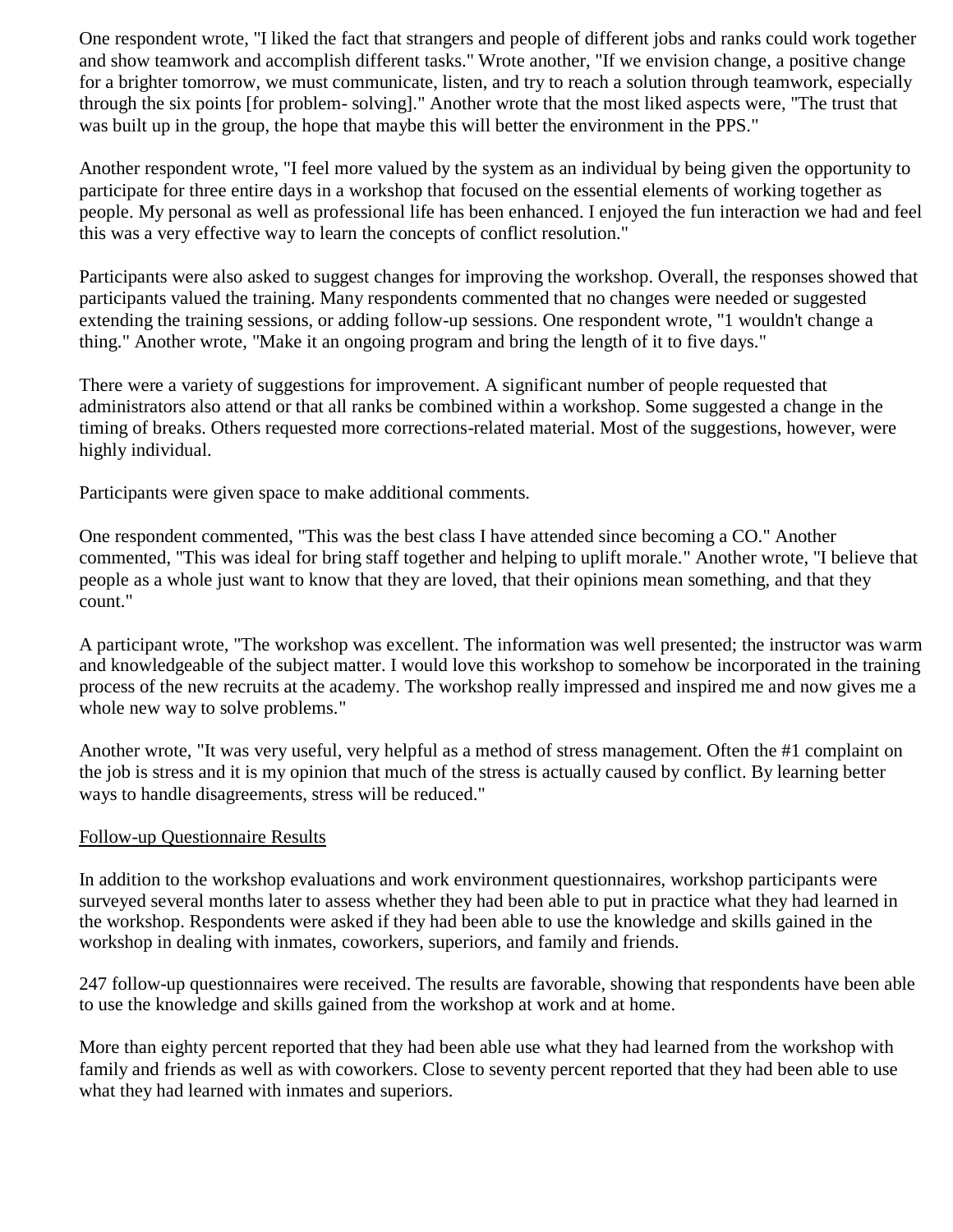Figures Seven through Ten show the results.



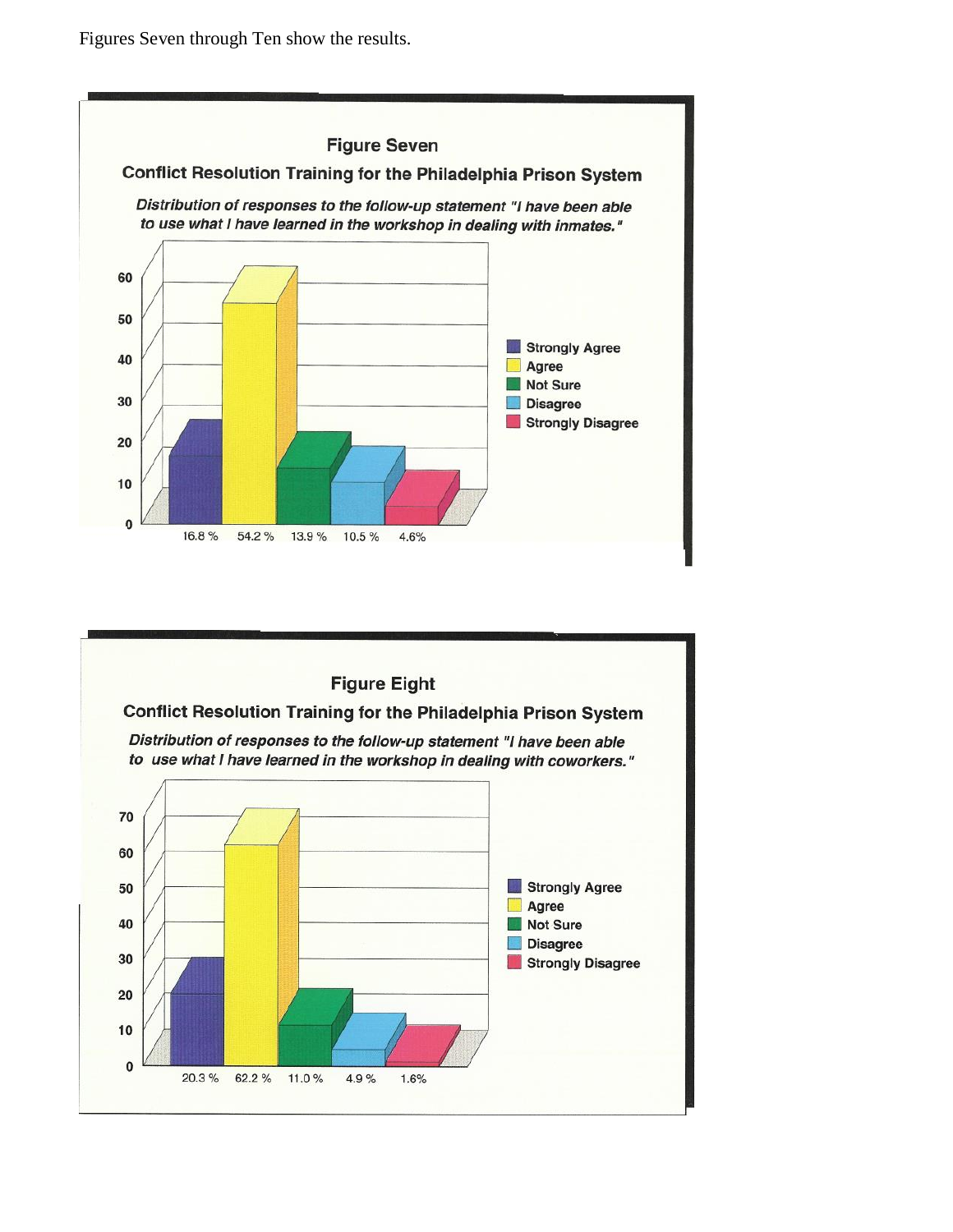### **Figure Nine**



# **Figure Ten**

 $2.0%$ 

 $7.7%$ 

 $\mathbf{0}$ 

15.0%

55.7%

19.5%

Conflict Resolution Training for the Philadelphia Prison System Distribution of responses to the follow-up statement "I have been able to use what I have learned in the workshopin dealing with family & friends."



Although the percentages who agreed with each statement were comparable at the end of the workshop with the percentages who agreed in the follow-up questionnaire, there was movement away from the category 'strongly agree' toward the category 'agree.'